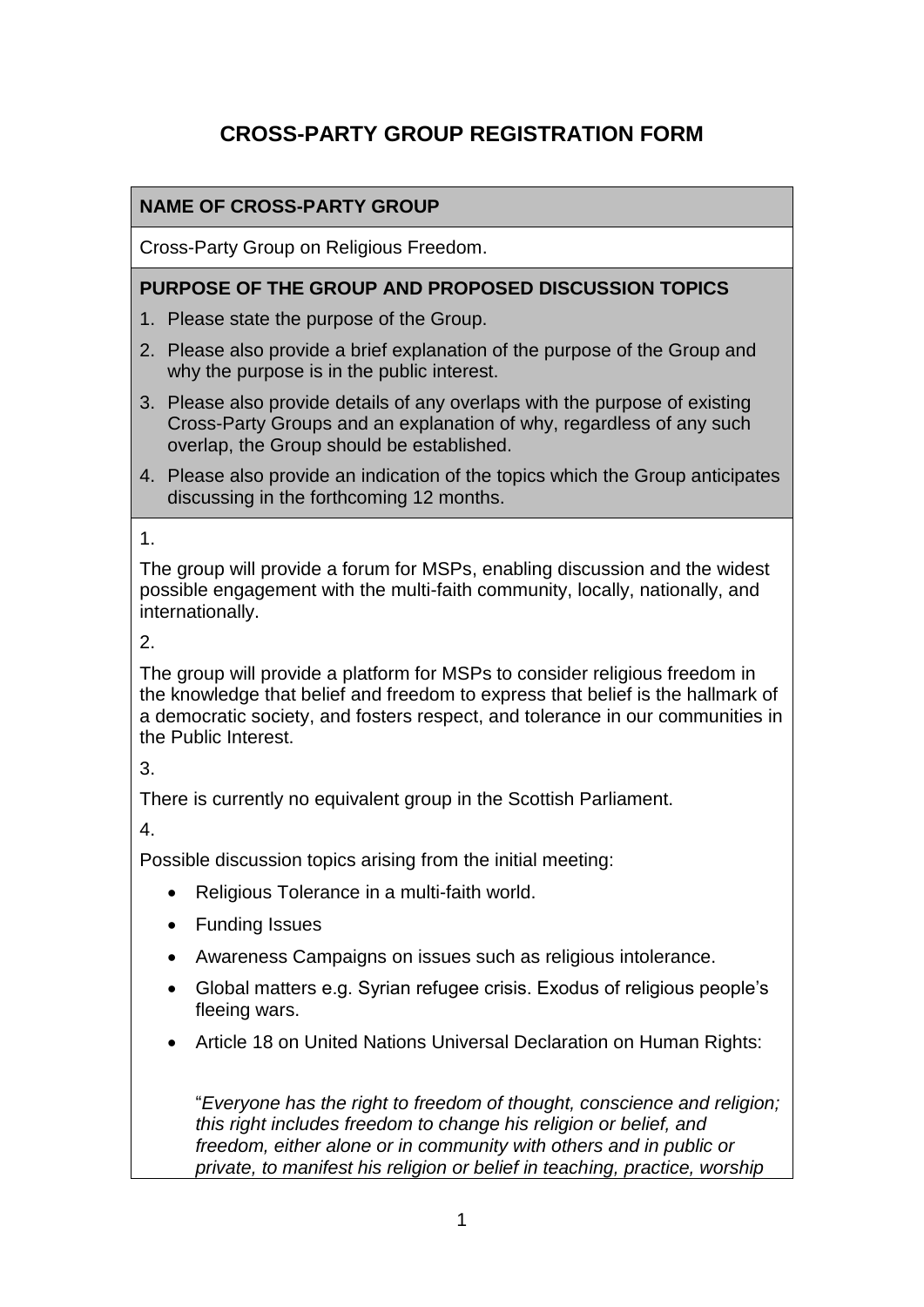*and observance*".

Article 19 on United Nations Universal Declaration on Human Rights:

"*Everyone has the right to freedom of opinion and expression; this right includes freedom to hold opinions without interference and to seek, receive and impart information and ideas through any media and regardless of frontiers*".

Case studies from similar groups in other countries.

#### **MSP MEMBERS OF THE GROUP**

Please provide names and party designation of all MSP members of the Group.

Dave Thompson (SNP).

Murdo Fraser (Conservatives).

Anne McTaggart (Labour).

John Mason (SNP).

Michael McMahon (Labour).

## **NON-MSP MEMBERS OF THE GROUP**

For organisational members please provide only the name of the organisation, it is not necessary to provide the name(s) of individuals who may represent the organisation at meetings of the Group.

| <b>Individuals</b> | lain G Mitchell QC.                     |
|--------------------|-----------------------------------------|
|                    | Fiona Brown.                            |
|                    | Alastair H Reid.                        |
|                    | Rob Whiteman.                           |
|                    | Rev Maud Robinson.                      |
|                    | Brian Miller.                           |
|                    | David Bradwell.                         |
|                    | Sally Fulton.                           |
|                    | Douglas Proudfoot.                      |
| Organisations      | Scottish Council of Jewish Communities. |
|                    | Scottish Council of Muslims.            |
|                    | Church of Scotland.                     |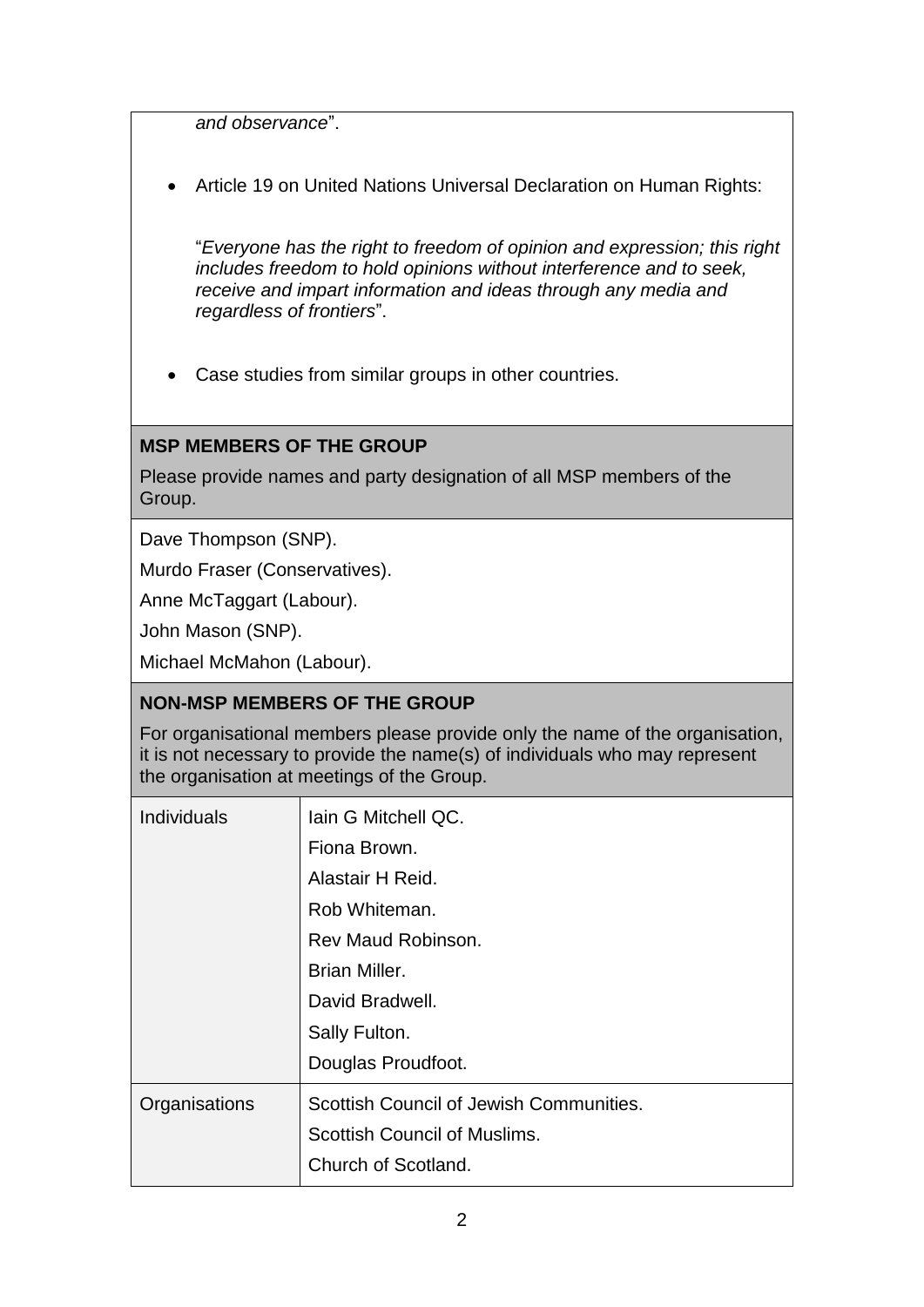| Church of Scotland World Mission.      |
|----------------------------------------|
| Free Church of Scotland.               |
| Quakers.                               |
| <b>Christian Solidarity Worldwide.</b> |
| <b>SOLAS</b>                           |
| Release International.                 |
| Aid to the church in need UK.          |
| Iona Community.                        |
| Tear Fund.                             |
| Steadfast Global.                      |
| CARE UK.                               |
| Inter-faith Scotland.                  |
| SCIAF.                                 |
| <b>Churches Parliamentary Office.</b>  |
| Evangelical Alliance.                  |
|                                        |

# **GROUP OFFICE BEARERS**

Please provide names for all office bearers. The minimum requirement is that two of the office bearers are MSPs and one of these is Convener – beyond this it is a matter for the Group to decide upon the office bearers it wishes to have. It is permissible to have more than one individual elected to each office, for example, co-conveners or multiple deputy conveners.

| Convener               | Dave Thompson.                                    |
|------------------------|---------------------------------------------------|
| <b>Deputy Convener</b> | Murdo Fraser and Anne McTaggart.                  |
| Secretary              | Michael Robinson of Aid to the Church in Need UK. |
| Treasurer              | $N/A$ .                                           |

## **FINANCIAL BENEFITS OR OTHER BENEFITS**

Please provide details of any financial or material benefit(s) the Group anticipates receiving from a single source in a calendar year which has a value, either singly or cumulatively, of more than £500. This includes donations, gifts, hospitality or visits and material assistance such as secretariat support.

Michael Robinson of Aid to the Church in need - £800 in kind.